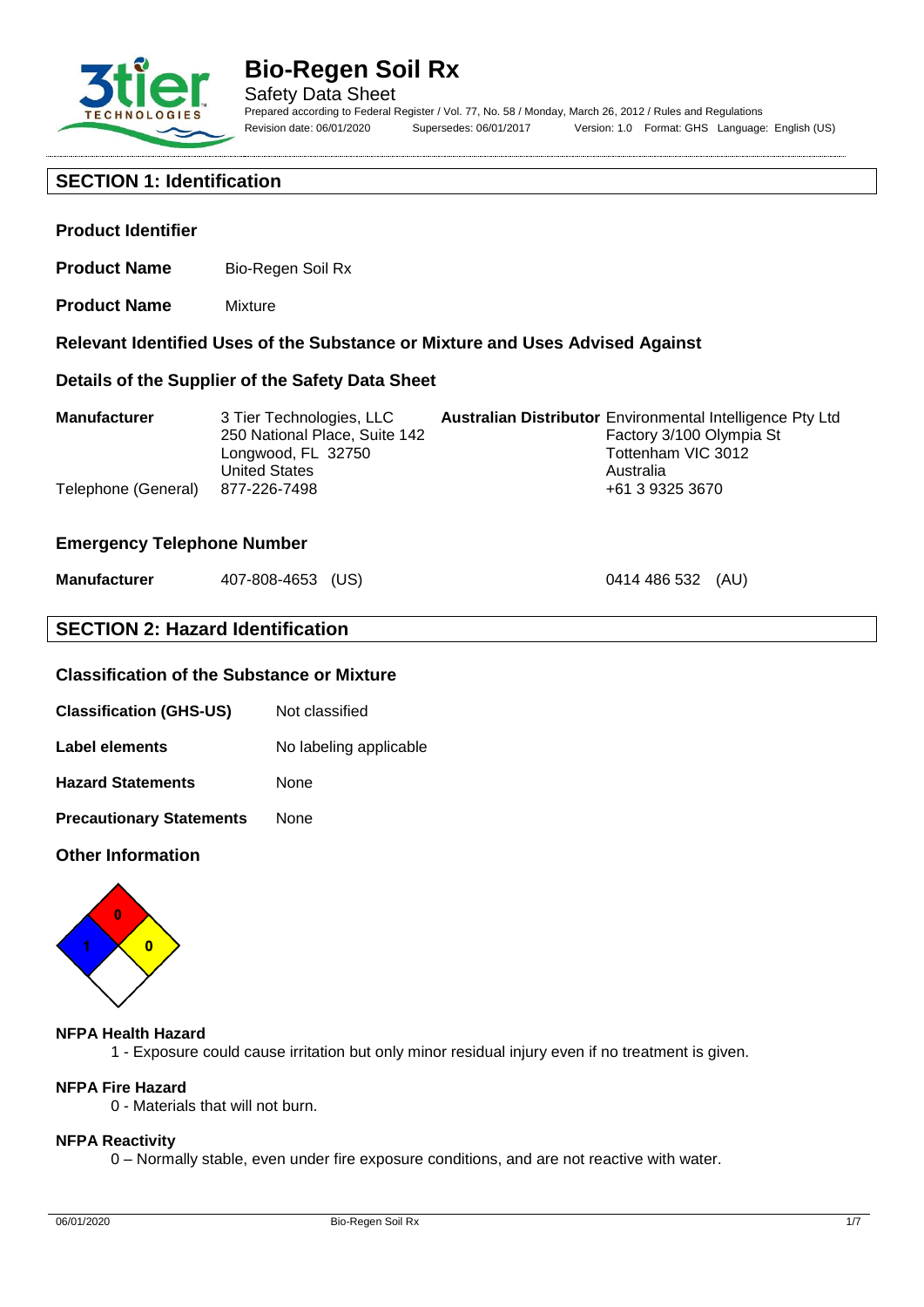Safety Data Sheet

Prepared according to Federal Register / Vol. 77, No. 58 / Monday, March 26, 2012 / Rules and Regulations

### **SECTION 3: Composition/Information on Ingredients**

**Substances** Material does not meet the criteria of a substance.

#### **Mixtures**

Bio-Regen Soil Rx is a blended composition "not considered hazardous" under the OSHA Hazard Communication Standard CFR Title 29 1910.1200. All ingredients appear on the EPA TSCA Inventory. All Bacillus Bacteria contained in this product are DSL Listed and Compliant.

| <b>Components</b>        | <b>CAS Number</b> | %  | <b>Hazardous</b> |
|--------------------------|-------------------|----|------------------|
| Organic Biopolymer       | 1415-93-6         | 50 | No               |
| <b>Bacillus Bacteria</b> | ATCC 18250-7      | 30 | No               |
| <b>RO</b> Water          | 7732-18-5         | 10 | No               |
| Amino Acids              | Various           | 10 | No               |

*Ingredients of <1% have been added to a non-hazardous liquid organic substrate. Active components >5% are identified above.*

*See Section 11 for Toxicology Information*

#### **SECTION 4: First aid measures**

#### **Description of First Aid Measures**

**Inhalation** Remove to fresh air and keep at rest in a comfortable position for breathing.

- **Skin (or clothing)** Remove affected clothing and wash all exposed skin with water for at least 15 minutes. If irritation develops or persists, get medical attention.
- **Eye** Immediately flush with plenty of water for at least 15 minutes. Remove contact lenses if present and easy to do so. If pain, blinking, or irritation develops or persists, get medical attention. Continue rinsing.
- **Ingestion** Rinse mouth thoroughly. Do not induce vomiting without advice from poison control center or medical professional. Get medical attention if you feel unwell.

#### **Most Important Symptoms and Effects, both Acute and Delayed**

Refer to Section 11: Toxicological Information.

#### **Indication of Any Medical Attention and Special Treatment Needed**

#### **Notes to Physician**

All treatments should be based on observed signs and symptoms of distress in patient. Consideration should be given to the possibility that overexposure to materials other than this product may have occurred.

### **SECTION 5: Fire-Fighting Measures**

#### **Extinguishing Media**

**Suitable Extinguishing Media** Carbon dioxide. Dry powder. Foam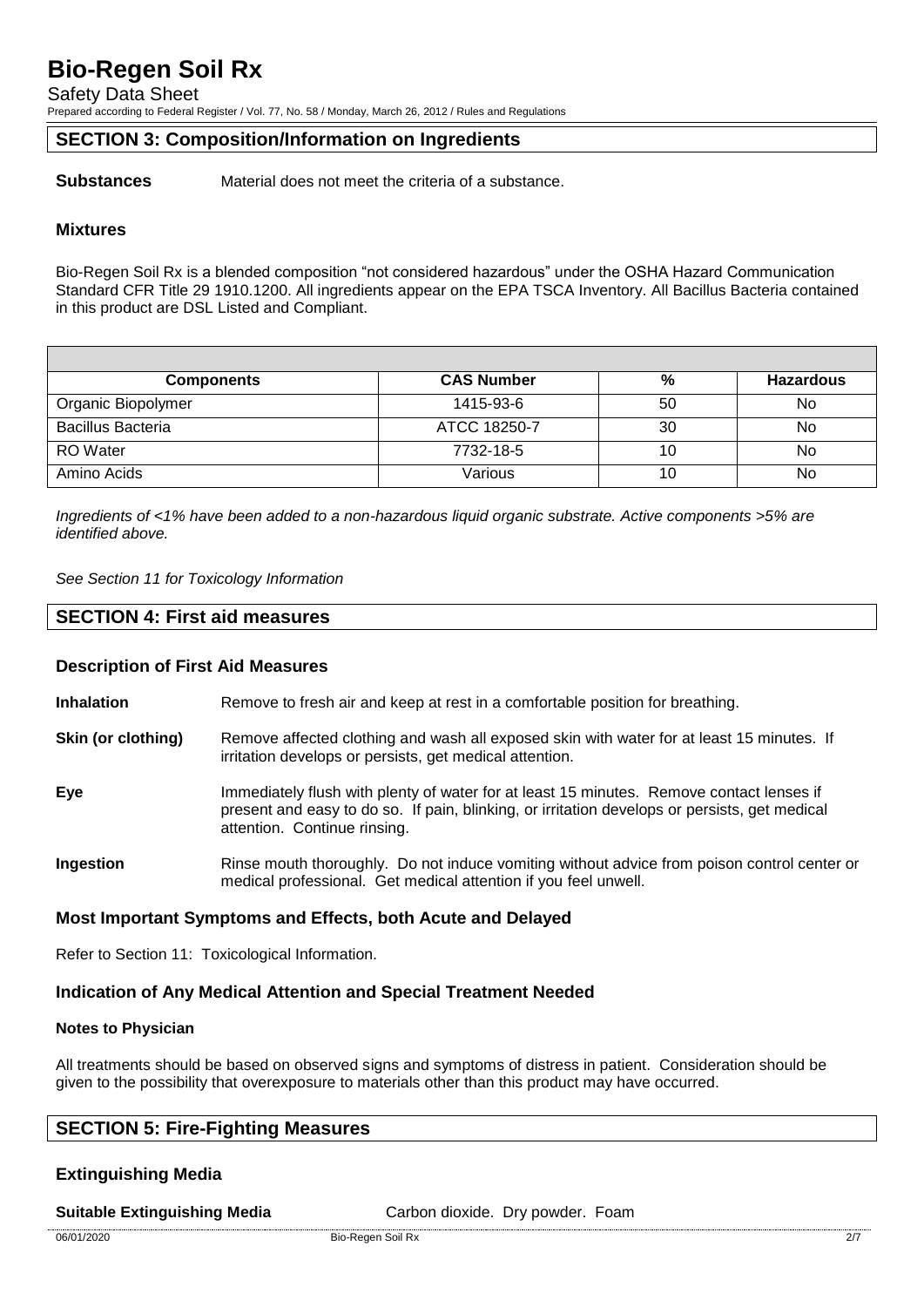Safety Data Sheet

Prepared according to Federal Register / Vol. 77, No. 58 / Monday, March 26, 2012 / Rules and Regulations

| <b>Unsuitable Extinguishing Media</b>                 | Not applicable.                                                                                                                                                              |  |
|-------------------------------------------------------|------------------------------------------------------------------------------------------------------------------------------------------------------------------------------|--|
| Special Hazards Arising From the Substance or Mixture |                                                                                                                                                                              |  |
| <b>Unusual Fire and Explosion Hazards</b>             | Not applicable.                                                                                                                                                              |  |
| <b>Hazardous Combustion Products</b>                  | Not applicable.                                                                                                                                                              |  |
| <b>Advice for Firefighters</b>                        | No special firefighting equipment is needed; however, self-contained<br>breathing apparatus and protective clothing should be worn in fighting<br>fires involving chemicals. |  |

### **SECTION 6: Accidental Release Measures**

#### **Personal Precautions, Protective Equipment and Emergency Procedures**

**Personal Precautions** Store in a safe place. Wear approved goggles when handling this product. Wash material off skin with plenty of soap and water. Wash clothing and footwear before reuse. Always wash hands thoroughly after use.

**Emergency Procedures** Not applicable.

#### **Environmental Precautions**

#### **Methods and Material for Containment and Cleaning Up**

**Containment/Clean-Up Measures** Soak up spills with inert solids, such as clay or diatomaceous earth as soon as possible. Place in a suitable container for disposal in a safe manner in accordance with local/national regulations.

### **SECTION 7: Handling and Storage**

# **Precautions for Safe Handling**

**Handling Handling Handling Example 10** Do not handle until all safety precautions have been read and understood. Avoid contact with skin, eyes and clothing. Wash hands and other exposed areas with mild soap and water before eating, drinking or smoking and when leaving work.

#### **Conditions for Safe Storage, Including Any Incompatibilities**

**Storage** Keep out of reach of children. Store in a dry, well-ventilated area. Keep container closed when not in use.

**Incompatible Materials or Ignition Sources** Caustics, oxidizers, reducers.

#### **SECTION 8: Exposure Controls/Personal Protection**

#### **Control Parameters**

**Exposure Controls**

**Engineering Measures/Controls** None specified.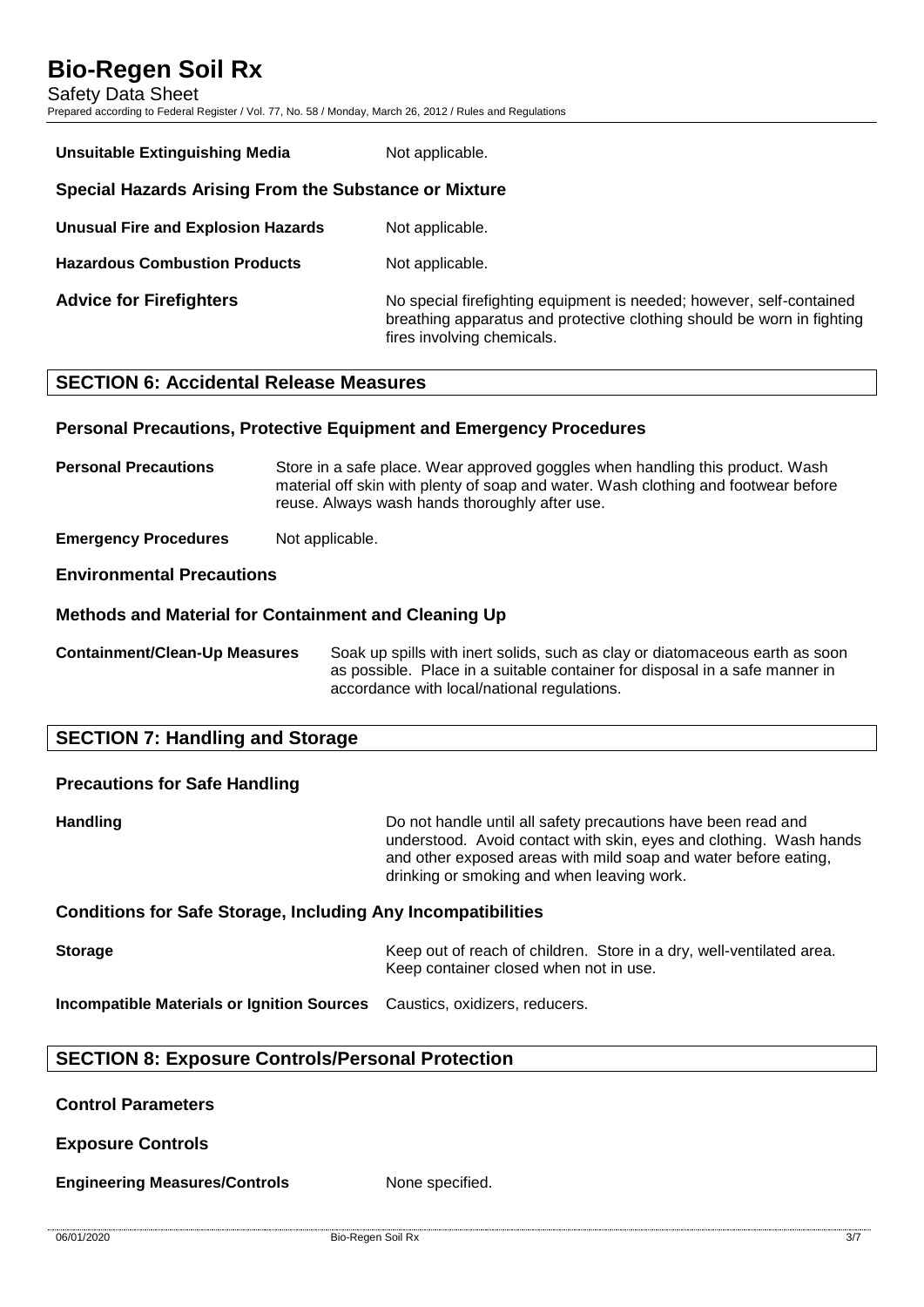Safety Data Sheet

**Pictograms**

Prepared according to Federal Register / Vol. 77, No. 58 / Monday, March 26, 2012 / Rules and Regulations

#### **Personal Protective Equipment**



| <b>Respiratory</b>                                       | MSHA-NIOSH approved. No special precautions required.                                |
|----------------------------------------------------------|--------------------------------------------------------------------------------------|
| Eye/Face                                                 | Protective eye goggles are recommended.                                              |
| <b>Hands</b>                                             | Wear rubber gloves for prolonged exposure; rinse completely from skin after contact. |
| <b>Skin/Body</b>                                         | No special precautions required; rinse completely from skin after contact.           |
| General Industrial Hygiene Considerations None specifed. |                                                                                      |
| <b>Environmental Exposure Controls</b>                   | None specified.                                                                      |

# **SECTION 9: Physical and Chemical Properties**

| <b>Material Description</b>                                            |                                     |                                          |                                     |
|------------------------------------------------------------------------|-------------------------------------|------------------------------------------|-------------------------------------|
| <b>Physical Form</b>                                                   | Liquid                              | <b>Appearance - Description</b>          | Brown / Black Liquid                |
| Color                                                                  | Brown / Black                       | Odor                                     | Mild Citrus Odor                    |
| <b>Taste</b>                                                           | Data Lacking                        | <b>Particulate Type</b>                  | Not relevant                        |
| <b>Particulate Size</b>                                                | Not relevant                        | <b>Aerosol Type</b>                      | Not relevant                        |
| <b>Odor Threshold</b>                                                  | Data Lacking                        | <b>Physical and Chemical Properties</b>  | Data Lacking                        |
| <b>General Properties</b>                                              |                                     |                                          |                                     |
| <b>Boiling Point</b>                                                   | >212°F (100°C)                      | <b>Melting Point</b>                     | Data Lacking                        |
| <b>Decomposition Temperature</b>                                       | Data Lacking                        | <b>Heat of Decomposition</b>             | Data Lacking                        |
| pH                                                                     | $6.9 - 9.5$                         | <b>Specific Gravity/Relative Density</b> | $1.01 - 1.05$                       |
| <b>Density</b>                                                         | Data Lacking                        | <b>Bulk Density</b>                      | Data Lacking                        |
| <b>Water Solubility</b>                                                | 99%                                 | <b>Solvent Solubility</b>                | Not relevant                        |
| <b>Viscosity</b>                                                       | <b>Equivalent to Water</b>          | <b>Explosive Properties</b>              | Classification criteria<br>not met. |
| <b>Oxidizing Properties</b>                                            | Classification<br>criteria not met. |                                          |                                     |
| <b>Volatility</b>                                                      |                                     |                                          |                                     |
| <b>Vapor Pressure</b>                                                  | <b>Equivalent to Water</b>          | <b>Vapor Density</b>                     | <b>Equivalent to Water</b>          |
| <b>Evaporation Rate</b>                                                | Not Determined                      | VOC (Wt.)                                | Negligible                          |
| VOC (Vol.)                                                             | Data Lacking                        | <b>Volatiles (Wt.)</b>                   | Data Lacking                        |
| <b>Volatiles (Vol.)</b>                                                | Data Lacking                        |                                          |                                     |
| <b>Flammability</b>                                                    |                                     |                                          |                                     |
| <b>Flash Point</b>                                                     | Not relevant                        | <b>UEL</b>                               | Not relevant                        |
| <b>LEL</b>                                                             | Not relevant                        | <b>Autoignition</b>                      | Not relevant                        |
| <b>Self-Accelerating</b><br><b>Decomposition Temperature</b><br>(SADT) | Not relevant                        | <b>Heat of Combustion</b>                | Not relevant                        |
| <b>Burning Time</b>                                                    | Not relevant                        | <b>Flame Duration</b>                    | Not relevant                        |
| <b>Flame Height</b>                                                    | Not relevant                        | <b>Flame Extension</b>                   | Not relevant                        |
| <b>Ignition Distance</b>                                               | Not relevant                        | Flammability (solid, gas)                | Non-flammable                       |
| 06/01/2020                                                             | Bio-Regen Soil Rx                   |                                          | 4/7                                 |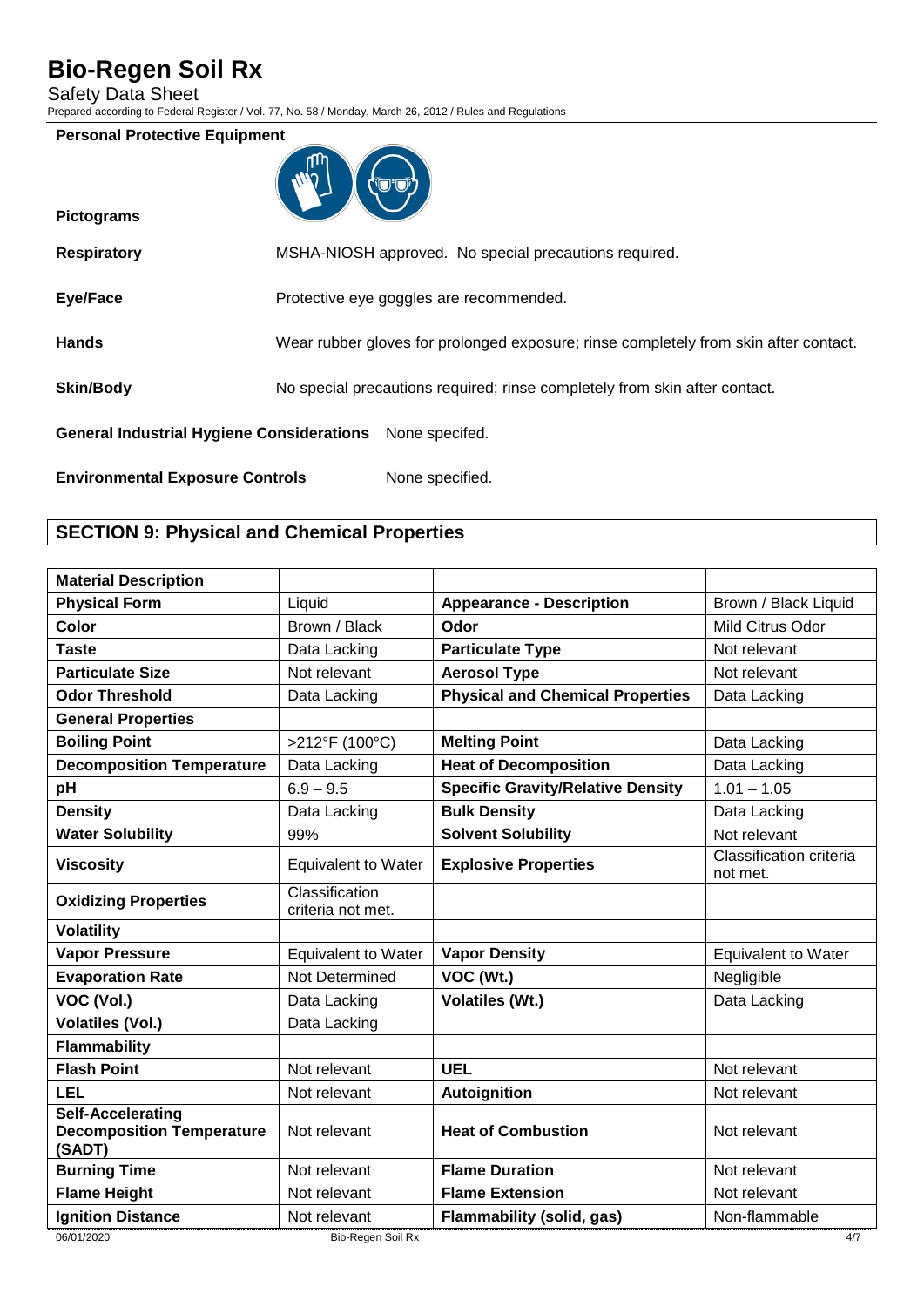#### Safety Data Sheet

Prepared according to Federal Register / Vol. 77, No. 58 / Monday, March 26, 2012 / Rules and Regulations

| <b>Environmental</b>                                   |              |                                                      |              |
|--------------------------------------------------------|--------------|------------------------------------------------------|--------------|
| Half-Life                                              | Data Lacking | <b>Octanol/Water Partition</b><br><b>Coefficient</b> | Data Lacking |
| <b>Coefficient of Water/Oil</b><br><b>Distribution</b> | Data Lacking | <b>Bioaccumulation Factor</b>                        | Data Lacking |
| <b>Bioconcentration Factor</b>                         | Data Lacking | <b>Biochemical Oxygen Demand</b><br><b>BOD/BOD5</b>  | Data Lacking |
| <b>Chemical Oxygen Demand</b>                          | Data Lacking | <b>Persistence</b>                                   | Data Lacking |
| <b>Degredation</b>                                     | Data Lacking |                                                      |              |

### **SECTION 10: Stability and Reactivity**

| <b>Reactivity</b>                         | No dangerous reaction known under conditions of normal use. |
|-------------------------------------------|-------------------------------------------------------------|
| <b>Chemical Stability</b>                 | Stable under normal temperatures and pressures.             |
| <b>Possibility of Hazardous Reactions</b> | None known.                                                 |
| <b>Conditions to Avoid</b>                | None known.                                                 |
| <b>Incompatible Materials</b>             | Strong oxidizing agents, alkalis.                           |
| <b>Hazardous Decomposition Products</b>   | Carbon oxides (CO, CO2). Sulfur oxides.                     |

# **SECTION 11: Toxicological Information**

#### **Information of Toxicological Effects**

| <b>GHS Properties</b>                | <b>Classification</b> |                                 |
|--------------------------------------|-----------------------|---------------------------------|
| <b>Acute Toxicity</b>                | <b>OSHA HCS 2012</b>  | Classification criteria not met |
| <b>Aspiration Hazard</b>             | <b>OSHA HCS 2012</b>  | Classification criteria not met |
| Carcinogenicity                      | <b>OSHA HCS 2012</b>  | Classification criteria not met |
| <b>Germ Cell Mutagenicity</b>        | <b>OSHA HCS 2012</b>  | Classification criteria not met |
| <b>Respiratory Sensitization</b>     | <b>OSHA HCS 2012</b>  | Mild Irritant                   |
| <b>Serious Eye Damage/Irritation</b> | <b>OSHA HCS 2012</b>  | Mild Irritant                   |
| <b>Skin Corrosion/Irritation</b>     | <b>OSHA HCS 2012</b>  | Classification criteria not met |
| <b>Skin Sensitization</b>            | <b>OSHA HCS 2012</b>  | Mild Irritant                   |
| <b>STOT-RE</b>                       | <b>OSHA HCS 2012</b>  | Classification criteria not met |
| STOT-SE                              | <b>OSHA HCS 2012</b>  | Classification criteria not met |
| <b>Toxicity for Reproduction</b>     | <b>OSHA HCS 2012</b>  | Classification criteria not met |

**Target Organs** None.

### **Route(s) of Entry/Exposure**

#### **Potential Health Effects**

#### **Inhalation**

Acute (Immediate) May cause respiratory irritation. Chronic (Delayed) No data available.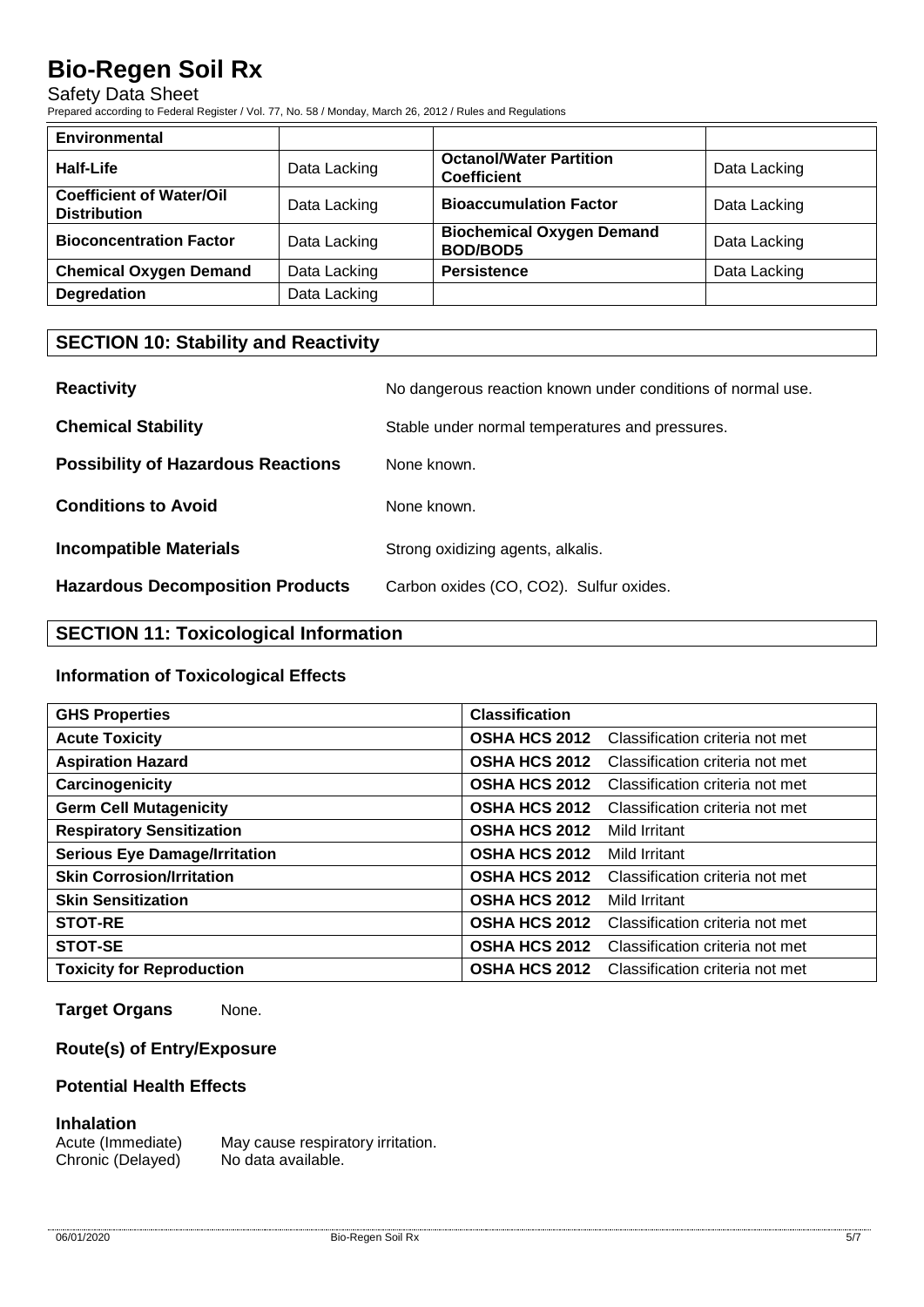Safety Data Sheet

Prepared according to Federal Register / Vol. 77, No. 58 / Monday, March 26, 2012 / Rules and Regulations

#### **Skin**

| Acute (Immediate) | May cause skin irritation. |
|-------------------|----------------------------|
| Chronic (Delayed) | No data available.         |

#### **Eye**

| Acute (Immediate) | Direct contact with the eyes is likely to be irritating. |
|-------------------|----------------------------------------------------------|
| Chronic (Delayed) | No data available.                                       |

#### **Ingestion**

Acute (Immediate) May cause gastrointestinal irritation.<br>Chronic (Delaved) No data available. Chronic (Delayed)

### **SECTION 12: Ecological information**

| <b>Toxicity</b>                      | Material data lacking.                                                              |
|--------------------------------------|-------------------------------------------------------------------------------------|
| <b>Persistence and Degradability</b> | Material data lacking.                                                              |
| <b>Bioaccumulative Potential</b>     | Material data lacking.                                                              |
| <b>Mobility in Soil</b>              | Material data lacking.                                                              |
| <b>Other Adverse Effects</b>         | No studies have been found.                                                         |
| <b>Other Information</b>             | No data is available on the adverse effects of this material on the<br>environment. |

#### **SECTION 13: Disposal Considerations**

#### **Waste Treatment Methods**

- **Product Waste** Dispose of content in accordance with local, regional, national, and/or international regulations.
- **Packaging Waste** Dispose of container in accordance with local, regional, national, and/or international regulations.

#### **SECTION 14: Transport Information**

|                  | <b>14.1 UN</b><br><b>Number</b> | <b>14.2 UN</b><br><b>Proper Shipping</b><br><b>Name</b> | 14.3<br><b>Transport Hazard</b><br>Class(es) | 14.4 Packing<br>Group | 14.5<br><b>Environmental</b><br><b>Hazards</b> |
|------------------|---------------------------------|---------------------------------------------------------|----------------------------------------------|-----------------------|------------------------------------------------|
| <b>DOT</b>       | Not applicable                  | $(N.O.I.)$ Non<br>Hazardous                             | Not applicable                               | Not applicable        | Not applicable                                 |
| TDG              | Not applicable                  | Not applicable                                          | Not applicable                               | Not applicable        | Not applicable                                 |
| <b>IMO/IMDG</b>  | Not applicable                  | Not applicable                                          | Not applicable                               | Not applicable        | Not applicable                                 |
| <b>IATA/ICAO</b> | Not applicable                  | Not applicable                                          | Not applicable                               | Not applicable        | Not applicable                                 |

**Special Precautions for User** None specified.

**Transport in Bulk According to**

#### **Annex II of MARPOL 73/78**